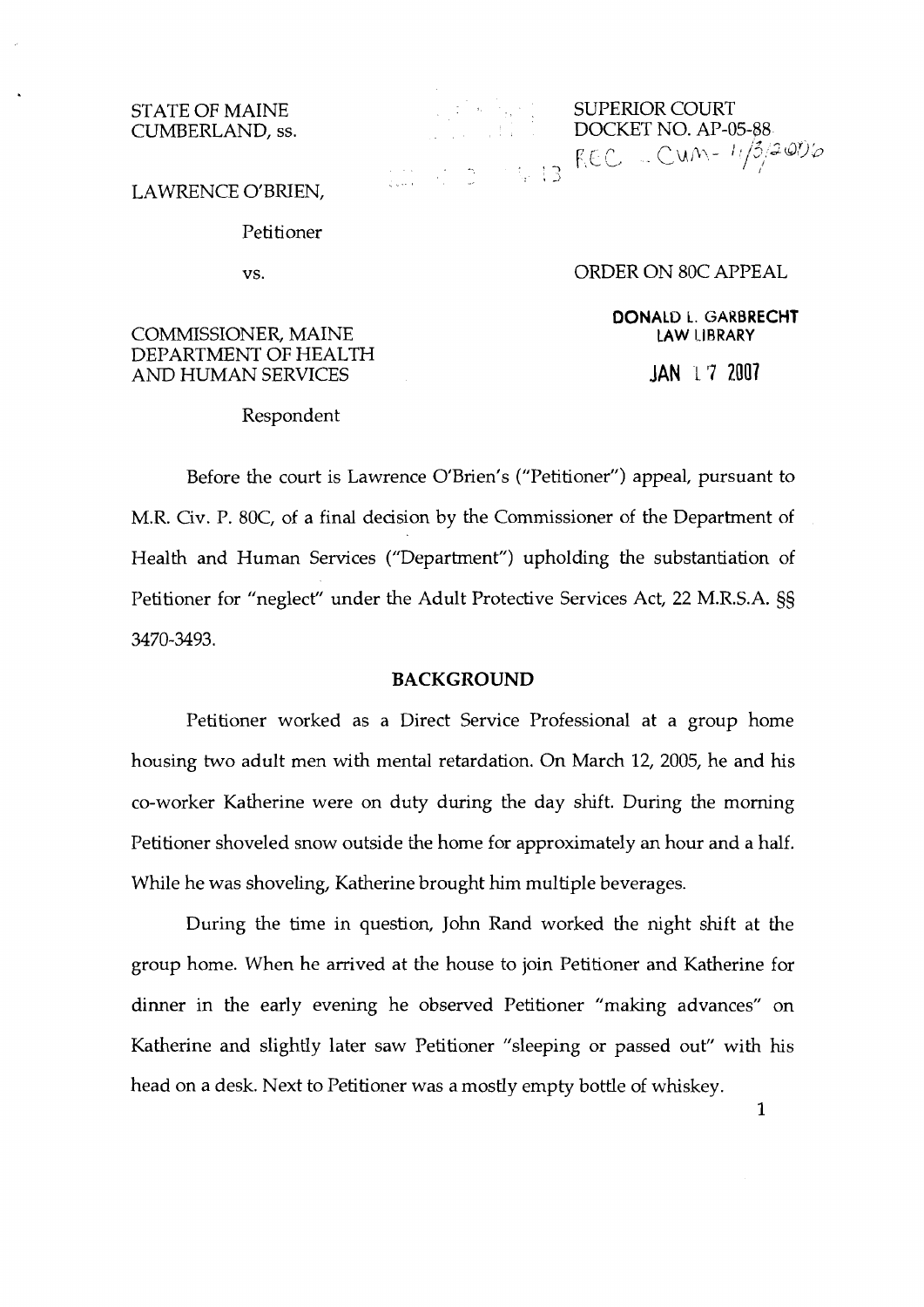On March 15, 2005 Petitioner was reported to the Department's Adult Protective Services Unit for an incident that may constitute abuse, neglect or mistreatment of persons with mental retardation. An investigator was assigned to the case. The investigator interviewed Mr. Rand, who described what he observed upon arrival at the home, and Katherine who told him about various incidents on March 12 that led her to believe that Petitioner "was obviously drunk." The investigator also interviewed Petitioner. Petitioner denied bringing liquor to work, denied being intoxicated and stated that allegations about him were being made up in order to "get him out of there." Petitioner then stated he would resign from his position at the group home and terminated the interview.

Based on this information, the investigator "substantiated" Petitioner for neglect. Petitioner appealed the substantiation on April 6, 2005. An administrative hearing was held on September 21, 2005. At this hearing, Mr. Rand, the investigator and Petitioner testified. Based on this testimony the Hearing Officer reversed the substantiation for neglect, finding that the Department failed to sustain its burden of proof.

The Hearing Officer submitted his Recommended Decision to the Commissioner. The Commissioner has the authority to make final decisions on Adult Protective Services substantiations. In his October 21, 2005 decision, the Commissioner reinstated the substantiation for neglect. In support of his determination, the Commissioner noted that whle "[tlhe Hearing Officer found credible [Petitioner's] testimony that he unknowingly consumed Jim Beam whiskey in the form of several large mixed drinks served to him by his coworker, which drinks contained either juice or soda together with large

 $2<sub>1</sub>$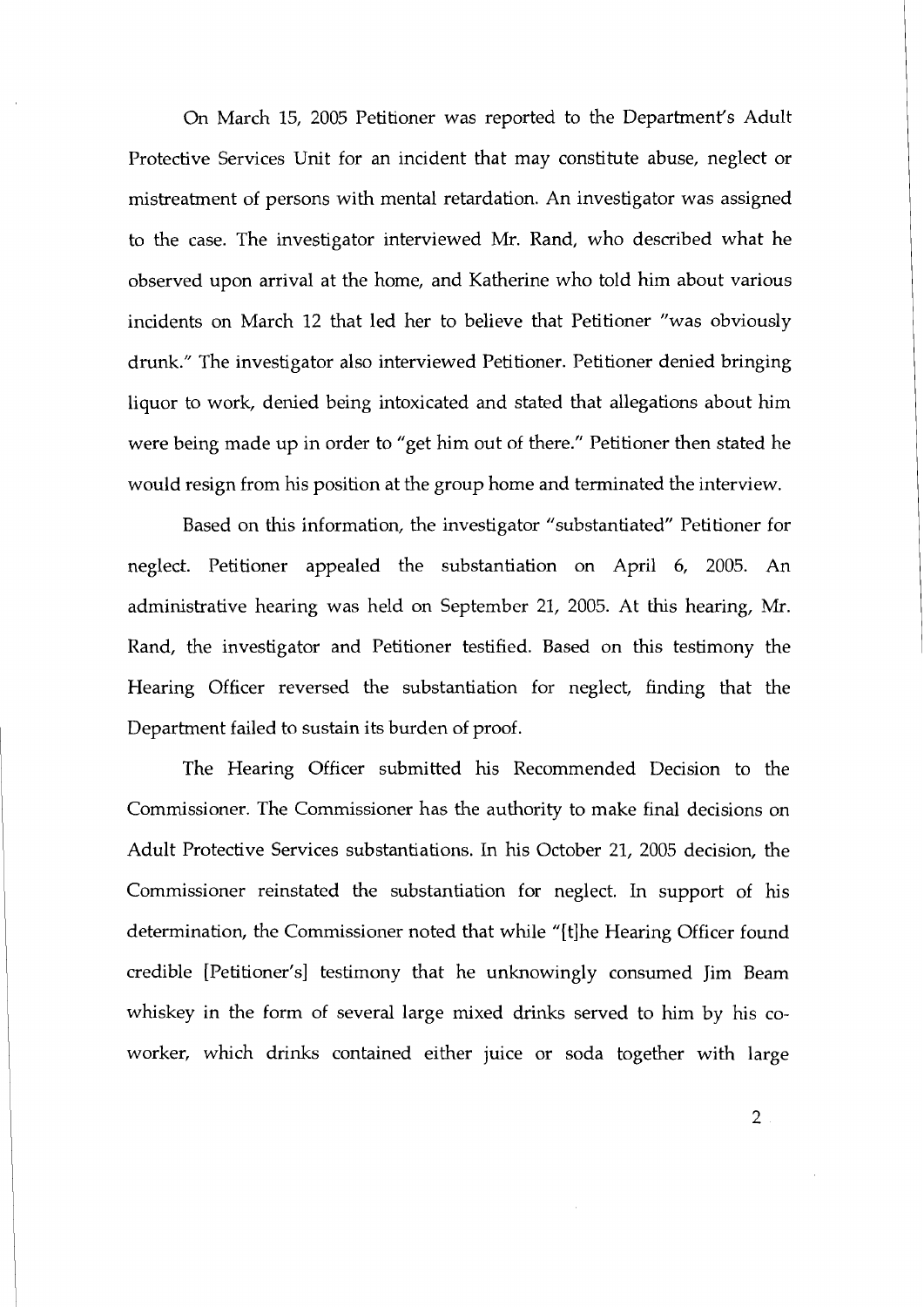quantities of whskey," he found the evidence supporting that conclusion "incredible." Petitioner timely filed the present appeal.

# **STANDARD** OF **REVIEW**

The Court may reverse a final agency decision only if its "findings, inferences, conclusions or decisions are: (1) In violation of constitutional or statutory provisions; (2) In excess of the statutory authority of the agency; (3) Made upon unlawful procedure; (4) Affected by bias or error of law; (5) Unsupported by substantial evidence on the whole record; or (6) Arbitrary or capricious or characterized by abuse of discretion." 5 M.R.S.A. § 11007. It is not for the Court to determine whether it would have reached the same result as the agency, but to decide whether the record contains competent and substantial evidence in support of the decision reached. CWCO, Inc. v. Superintendent of Insurance, 1997 ME 226,  $\P$  6, 703 A.2d 1258, 1261. The party seeking review of final agency action has the burden of proof. Greely  $v$ . Comm'r, Dep't of Human Servs., 2000 ME 56,  $\frac{1}{2}$  9, 748 A.2d 472, 474. In order to meet this burden, a petitioner must demonstrate that the record compels a contrary conclusion. Magnetic Resonance Technologies of Maine v. Comm'r, Maine Dept. of Human Servs., 652 A.2d 655,659 (Me. 1995).

Because the Hearing Officer presented only a recommended decision to the Commissioner, the Commissioner was not required to show deference to the Hearing Officer's findings of fact and was free to independently review the record and reach his own conclusions. See 10-144 C.M.R. Ch. 1 SS IV(O),  $VI(B)(5)(a)$ ,  $VI(B)(5)(b)$ ,  $VI(B)(5)$ ; see also Green v. Comm'r of the Dep't of Mental Health, Mental Retardation and Substance Abuse Servs., 2001 ME 86, ¶ 11, 776 A.2d 612, 615-16. Because the Commissioner made the final agency decision, "[ilt is the **3**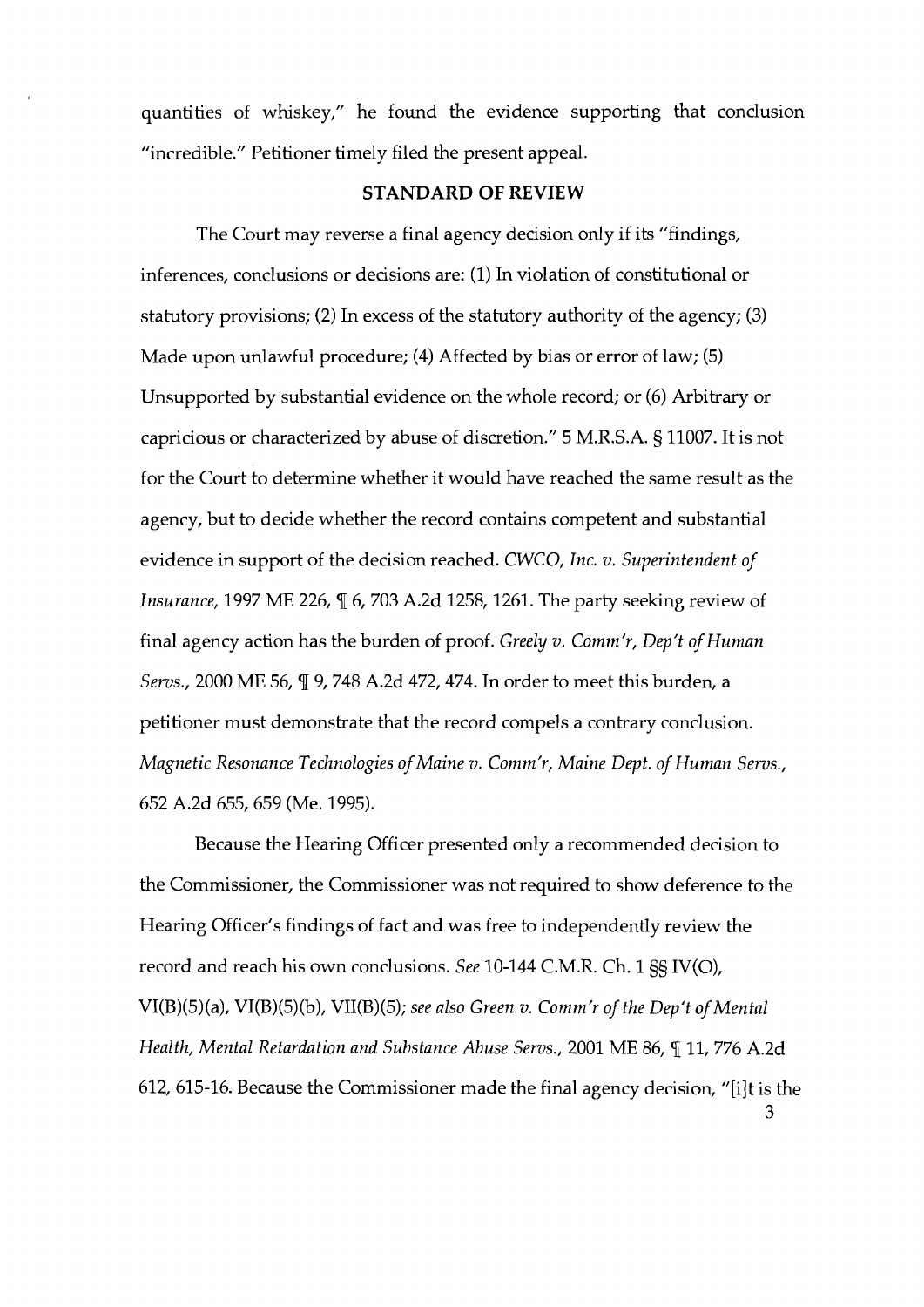Commissioner's findings that are subject to review for clear error and not those of the hearing officer." Green, 2001 ME 86,  $\P$  12, 776 A.2d at 616. "As the unsuccessful party at the trial level, in order to disturb the Commissioner's findings, it is [Petitioner's] burden to show more than that there was competent evidence to support [his] position; [he] has to demonstrate that there was no competent evidence to support those findings." Id. ¶ 12, 776 A.2d at 616.

## **DISCUSSION**

On appeal, Petitioner argues that "[wlhen I, Lawrence O'Brien, testified at my Administrative Hearing on September 21, 2005 I neglected to bring up two crucial factors in the events that took place on March 12, 2005." Petitioner believes that this "critical information. . . could dissuade [the] Commissioner . . . from reversing the decision of [the Hearing Officer]." This argument does not purport to meet Petitioner's burden of showing that the record compels a result different from that reached by the Commissioner. Rather, it is best understood as requesting that this Court order the taking of additional evidence at the agency level. Such action is contemplated by M.R. Civ. P. 80C(e) and 5 M.R.S.A. *5*  11006(1). Even if Petitioner's brief could properly be treated as a motion for the taking of additional evidence before an agency, however, the motion is untimely.

Under M.R. Civ. P. 80C(e) "[a] party who intends to request that the reviewing court take additional evidence or order the taking of additional evidence before an agency . . . shall file a motion to that effect within 10 days after the record of the proceedings is filed . . . . " The record in this case was filed on April 24, 2006. Petitioner's brief, containing his request for the taking of additional evidence, was filed on June 5, 2006. This is well outside the time period for such a motion to be filed. Because a party's failure to properly request 4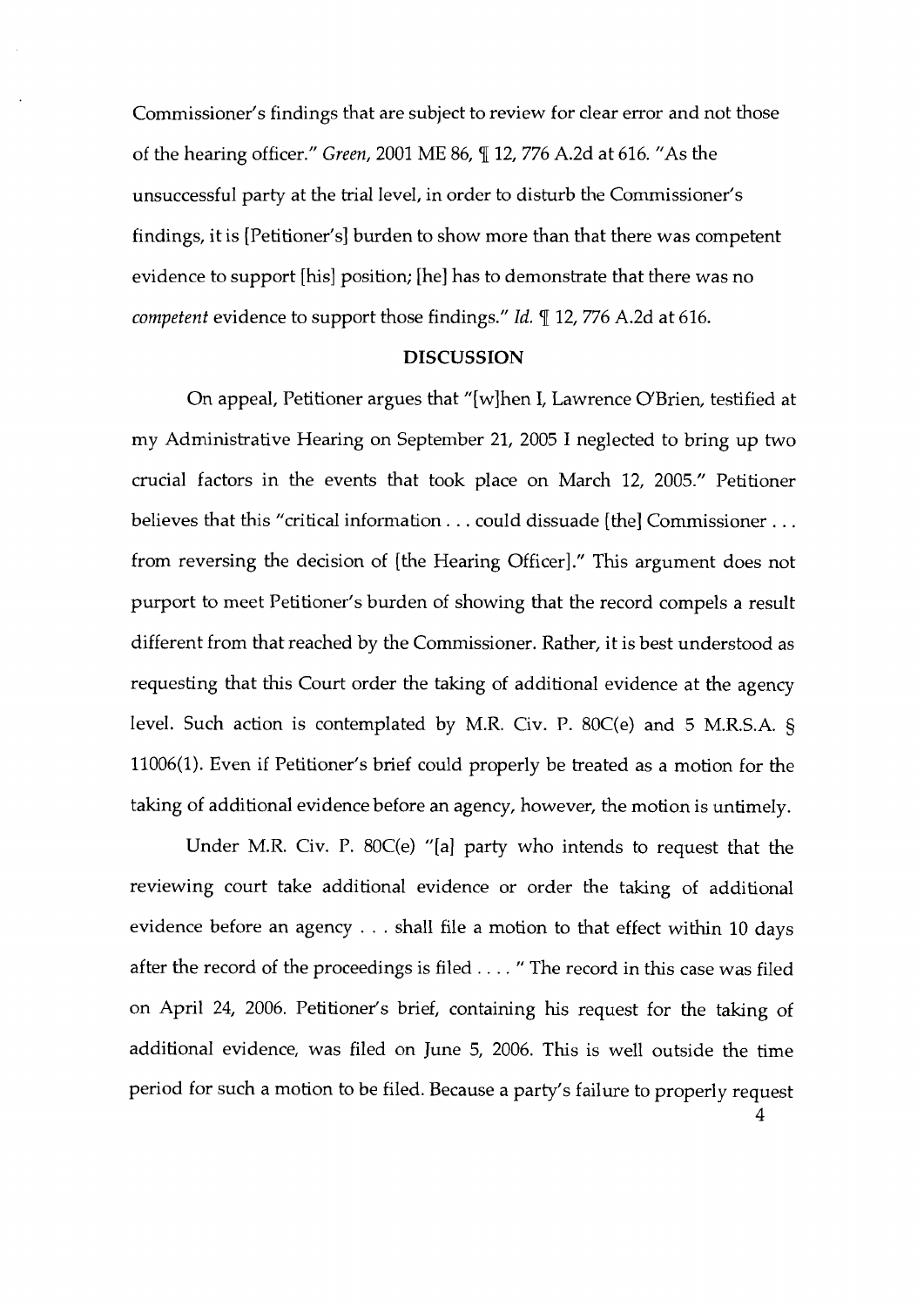the taking of additional evidence before an agency "shall constitute a waiver of any right to the taking of additional evidence," Petitioner's motion must be denied. M.R. Civ. P. 80C(e). As Petitioner makes no argument that the record compels a different result from the one reached by the Commissioner, that decision must be affirmed.

The entry is:

Petitioner's 80C appeal is DENIED.

Dated at Portland, Maine this 3<sup>11</sup> day of //mules 2006.

Robert E. Crowley Justice, Superior Court

5